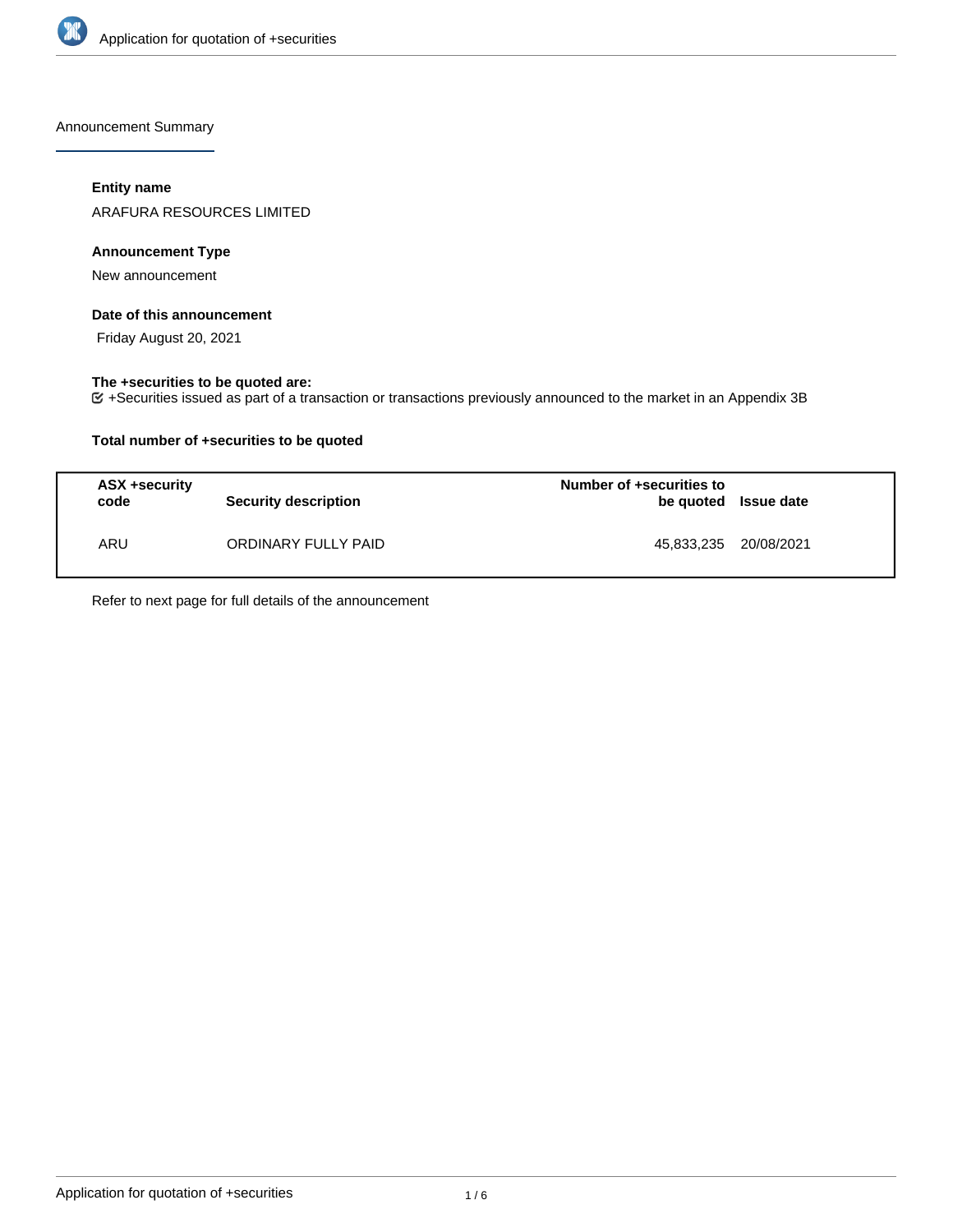

Part 1 - Entity and announcement details

## **1.1 Name of entity**

ARAFURA RESOURCES LIMITED

We (the entity named above) apply for +quotation of the following +securities and agree to the matters set out in Appendix 2A of the ASX Listing Rules.

**1.2 Registered number type** ABN

**Registration number** 22080933455

**1.3 ASX issuer code** ARU

**1.4 The announcement is**

New announcement

### **1.5 Date of this announcement**

20/8/2021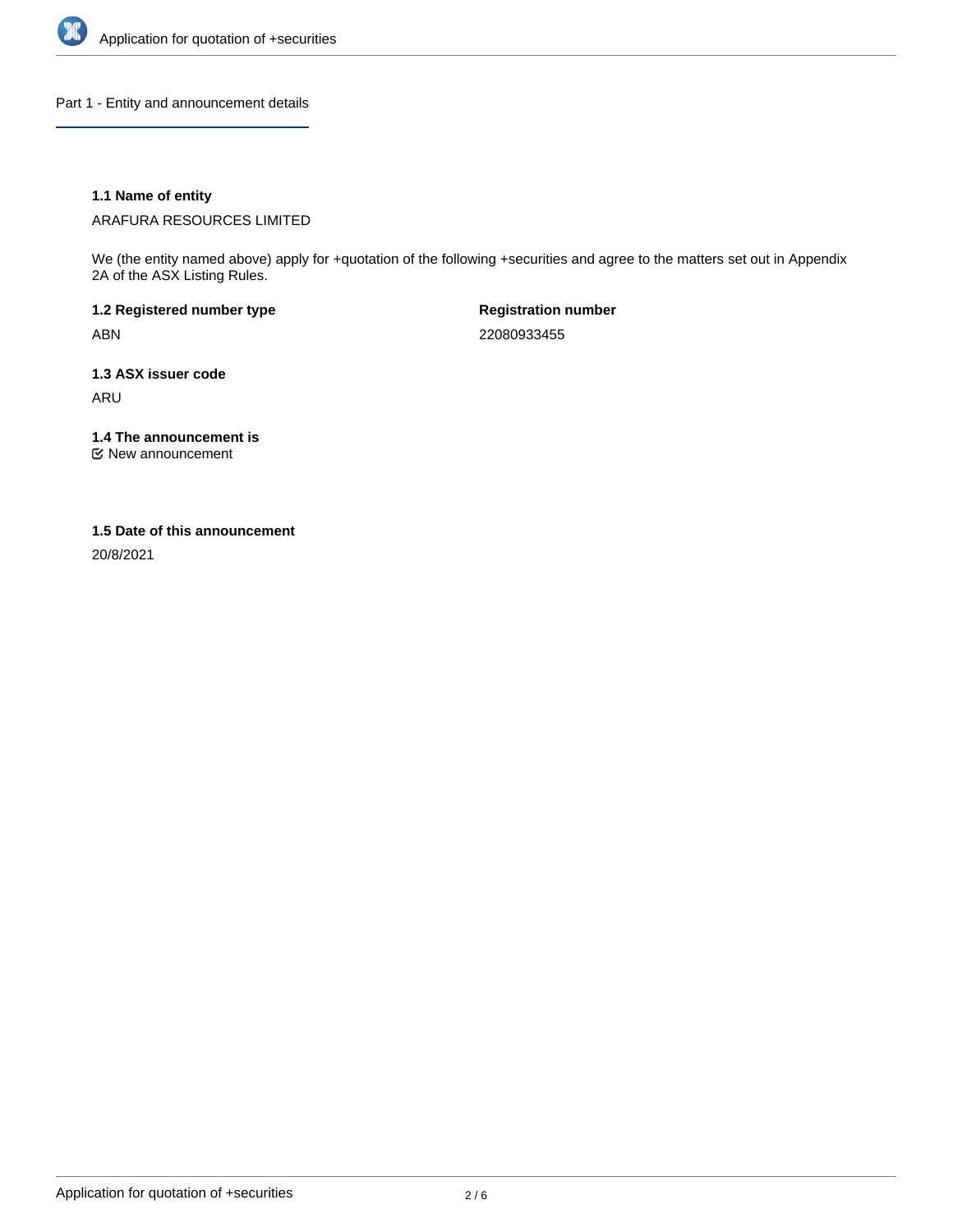

# Part 2 - Type of Issue

#### **2.1 The +securities to be quoted are:**

+Securities issued as part of a transaction or transactions previously announced to the market in an Appendix 3B

### **Previous Appendix 3B details:**

| <b>Announcement Date and</b><br>Time | <b>Announcement Title</b>                               | Selected Appendix 3B to submit quotation<br>reguest          |
|--------------------------------------|---------------------------------------------------------|--------------------------------------------------------------|
| 10-Aug-2021 19:19                    | Update - Update - Proposed issue of<br>securities - ARU | An offer of +securities under a +securities<br>purchase plan |

**2.3a.2 Are there any further issues of +securities yet to take place to complete the transaction(s) referred to in the Appendix 3B?**

No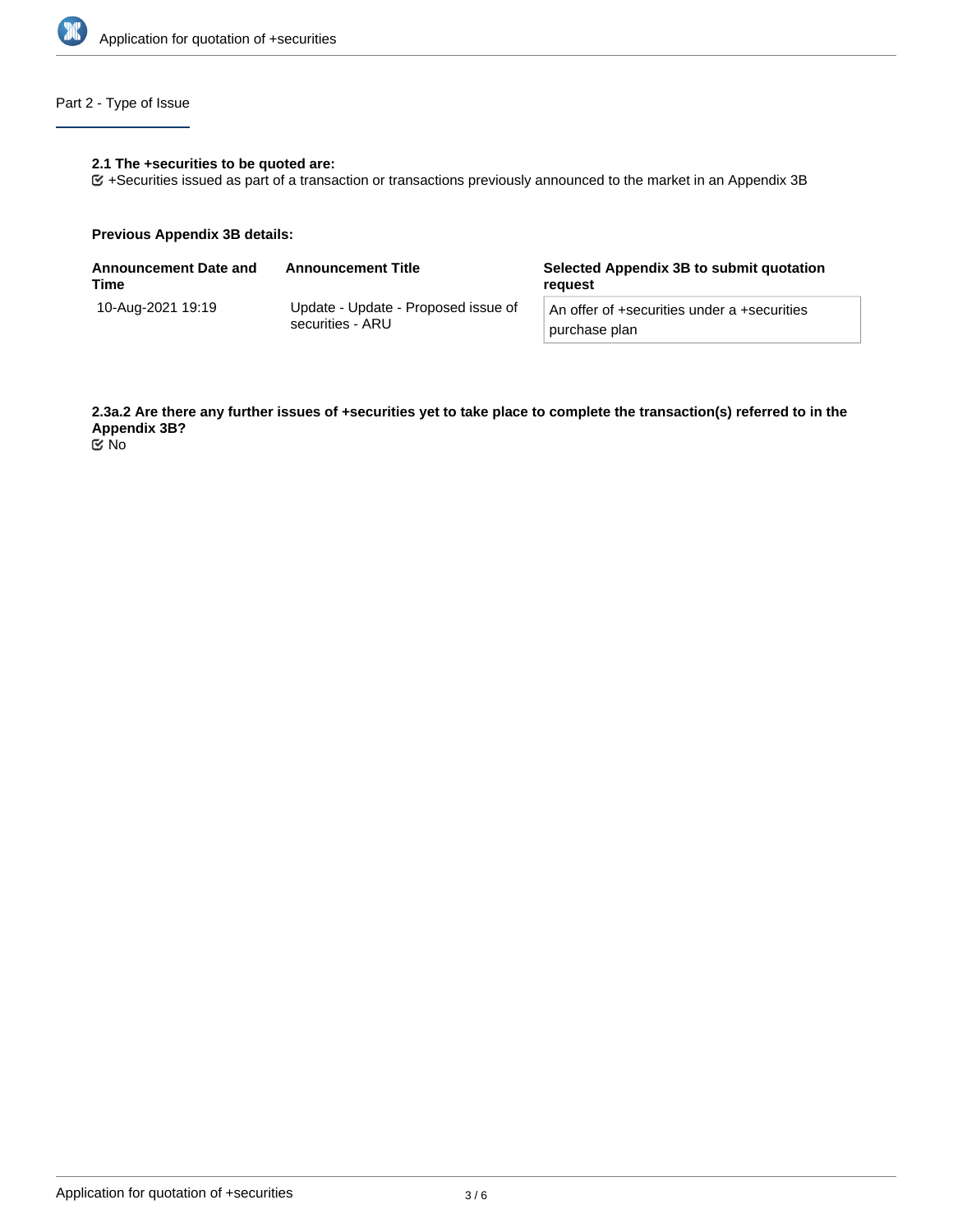

Part 3A - number and type of +securities to be quoted where issue has previously been notified to ASX in an Appendix 3B

## Corporate Action Component Detail

## **ASX +security code and description**

ARU : ORDINARY FULLY PAID

**Issue date**

20/8/2021

Distribution Schedule

**Provide a distribution schedule for the new +securities according to the categories set out in the left hand column including the number of recipients and the total percentage of the new +securities held by the recipients in each category.**

| Number of +securities held | Number of holders | Total percentage of +securities held<br>For example, to enter a value of 50%<br>please input as 50.00 |
|----------------------------|-------------------|-------------------------------------------------------------------------------------------------------|
| $1 - 1,000$                |                   | %                                                                                                     |
| $1,001 - 5,000$            |                   | %                                                                                                     |
| $5,001 - 10,000$           |                   | %                                                                                                     |
| 10,001 - 100,000           |                   | %                                                                                                     |
| 100,001 and over           |                   | %                                                                                                     |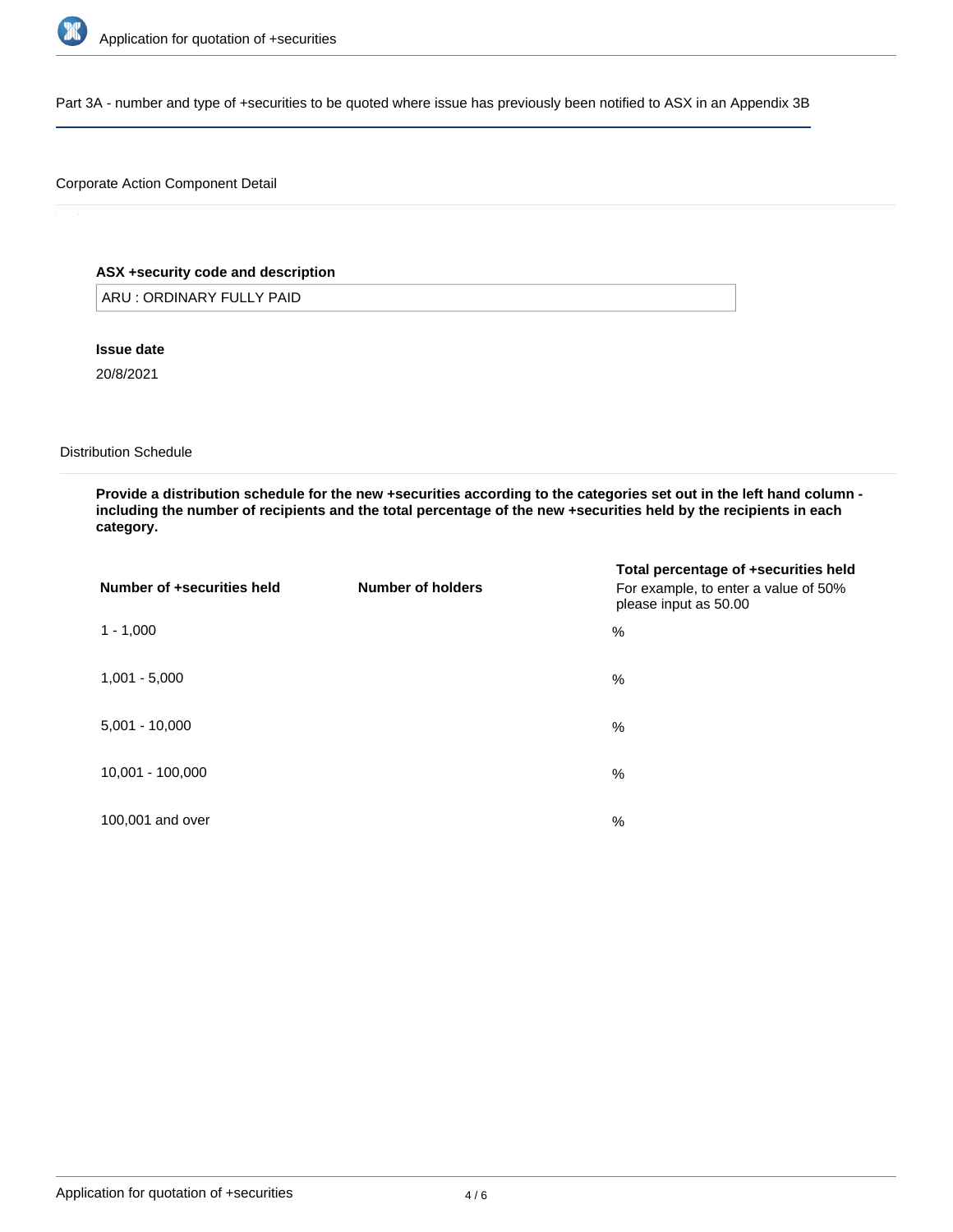

Issue details

## **Number of +securities to be quoted**

45,833,235

## **Issue currency**

**Issue price or consideration per +security**

AUD - Australian Dollar

AUD 0.12000000

# **Any other information the entity wishes to provide about the +securities to be quoted**

Please refer to the Company's ASX announcements dated 24 June 2021 and 10 August 2021.